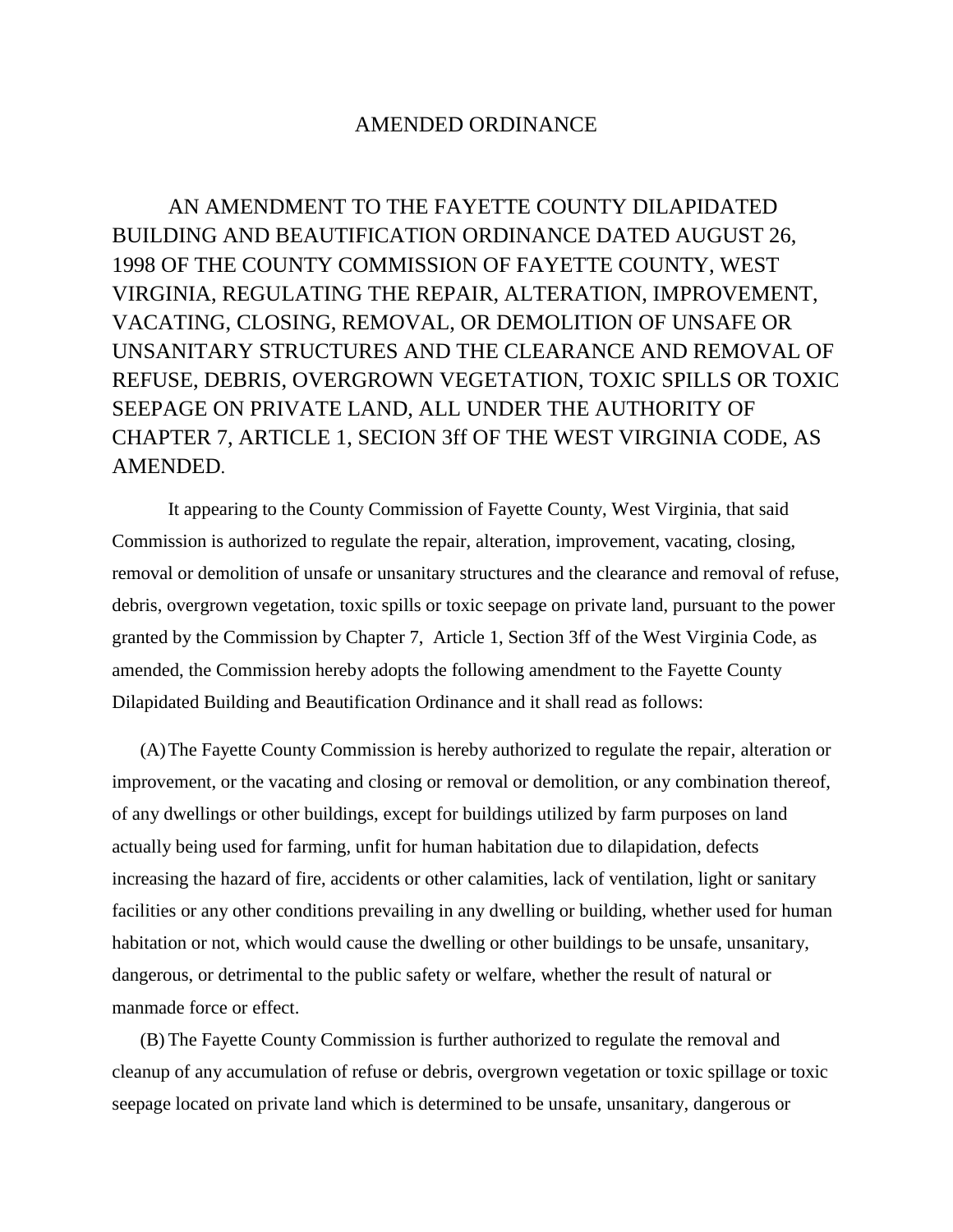detrimental to the public safety or welfare, whether the result of natural or manmade force or effect.

(C) The Fayette County Commission does hereby designate the Fayette County Dilapidated Building and Beautification Committee as the enforcement agency for this ordinance, which shall consist of the county engineer (or other technically qualified county employee or consulting engineer), county health officer or his or her designee, a fire chief from a county fire company, the county litter control officer, if the commission chooses to hire one, and two members at large selected by the Fayette County Commission to serve for two-year terms. The county sheriff shall serve as an ex officio member of the enforcement agency and the county officer charged with enforcing the orders of the Fayette County Commission under this section.

(D)The enforcement agency, or its agents, under the ordinance shall have the power to investigate dwelling or building conditions, accumulation of the refuse or debris, overgrown vegetation or toxic spillage or toxic seepage. Any investigation by the enforcement agency that requires entrance upon premises for the purpose of making examinations shall be made in such a manner as to cause the least possible inconvenience to the persons in possession, but in every instance the enforcement agency shall have the power to enter said property in accordance with this provision.

(E) The Fayette County Commission shall under this ordinance hear and determine complaints of the enforcement agency. Complaints shall be initiated by citation issued by the county litter control officer or by petition of the county engineer (or other technically qualified county employee or consulting engineer) on behalf of and at the direction of the enforcement agency, but only after that agency has investigated and determined that any dwelling, building, accumulation of refuse or debris, overgrown vegetation or toxic spillage or toxic seepage is unsafe, unsanitary, dangerous or detrimental to the public safety or welfare and should be repaired, altered, improved, vacated, removed, closed, cleaned or demolished. The Fayette County Commission shall cause the owner or owners of the private land in question to be served with a copy of the complaint. Service shall be accomplished in the manner provided in rule four of the West Virginia Rules of Civil Procedure. The complaint shall state the findings and recommendations of the enforcement agency and that unless the owner or owners of the property file with the Clerk of the Fayette County Commission a written request for a hearing within ten days of receipt of the complaint, an order will be issued by the Fayette County Commission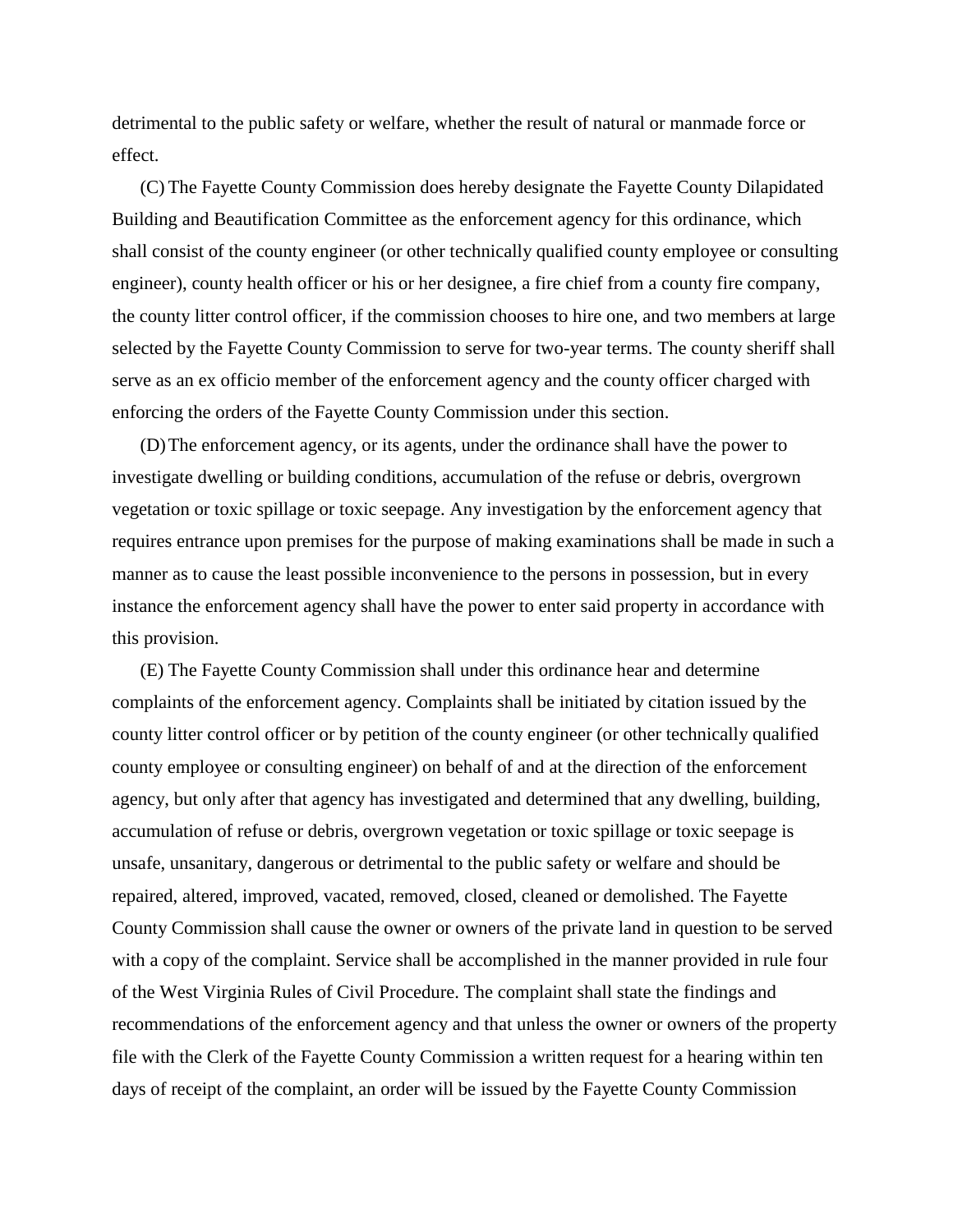implementing the recommendations of the enforcement agency. If the owner or owners of the property file a request for a hearing, the Fayette County Commission shall issue an order setting this manner down for a hearing within twenty days. Hearings shall be recorded by an electronic device or by court reporter. The West Virginia rules of evidence do not apply to the proceedings, but each party has the right to present evidence and examine and cross-examine all witnesses. The enforcement agency has the burden of proving its allegation by preponderance of the evidence and has the duty to go forward with evidence. At the conclusion of the hearing the Fayette County Commission shall make findings of the fact, determinations and conclusions of law as to whether the dwelling or building: Is unfit for human habitation due to dilapidation; has defects that increase the hazard of fire, accidents or other calamities, lacks ventilation, light or sanitary facilities; or any other conditions prevailing in the dwelling or building, whether used for human habitation or not and whether the result of natural or manmade force or effect, which would cause such dwelling or other building to be unsafe, unsanitary, dangerous or detrimental to the public safety or welfare; or whether there is an accumulation of refuse or debris, overgrown vegetation, toxic spillage or toxic seepage on private lands which is determined to be unsafe, unsanitary, dangerous or detrimental to the public safety or welfare, whether the result of natural or manmade force or effect. The Fayette County Commission has the authority to order the owner or owners thereof to repair, alter, improve, vacate, remove, close, clean up or demolish the dwelling or building in question or to remove or clean up any accumulation or refuse or debris, overgrown vegetation or toxic spillage or toxic seepage within a reasonable time and to impose daily civil monetary penalties on the owner or owners who fail to obey any order. Appeals from the Fayette County Commission to the Fayette County Circuit Court shall be in accordance with the provisions of article three, chapter fifty-eight of the West Virginia Code.

(F) Upon the failure of the owner or owners of the private land to perform the ordered duties and obligations as set forth in the order of the Fayette County Commission, the Fayette County Commission may advertise for and seek contractors to make the ordered repairs, alterations or improvements, or the ordered demolition, removal or clean up. The Fayette County Commission may enter into any contract with any contractor to accomplish the ordered repairs, alterations, or improvements, or the ordered demolition, removal or clean up.

(G)A civil proceeding may be brought in the Fayette County Circuit Court by the Fayette County Commission against the owner or owners of the private land which is the subject matter